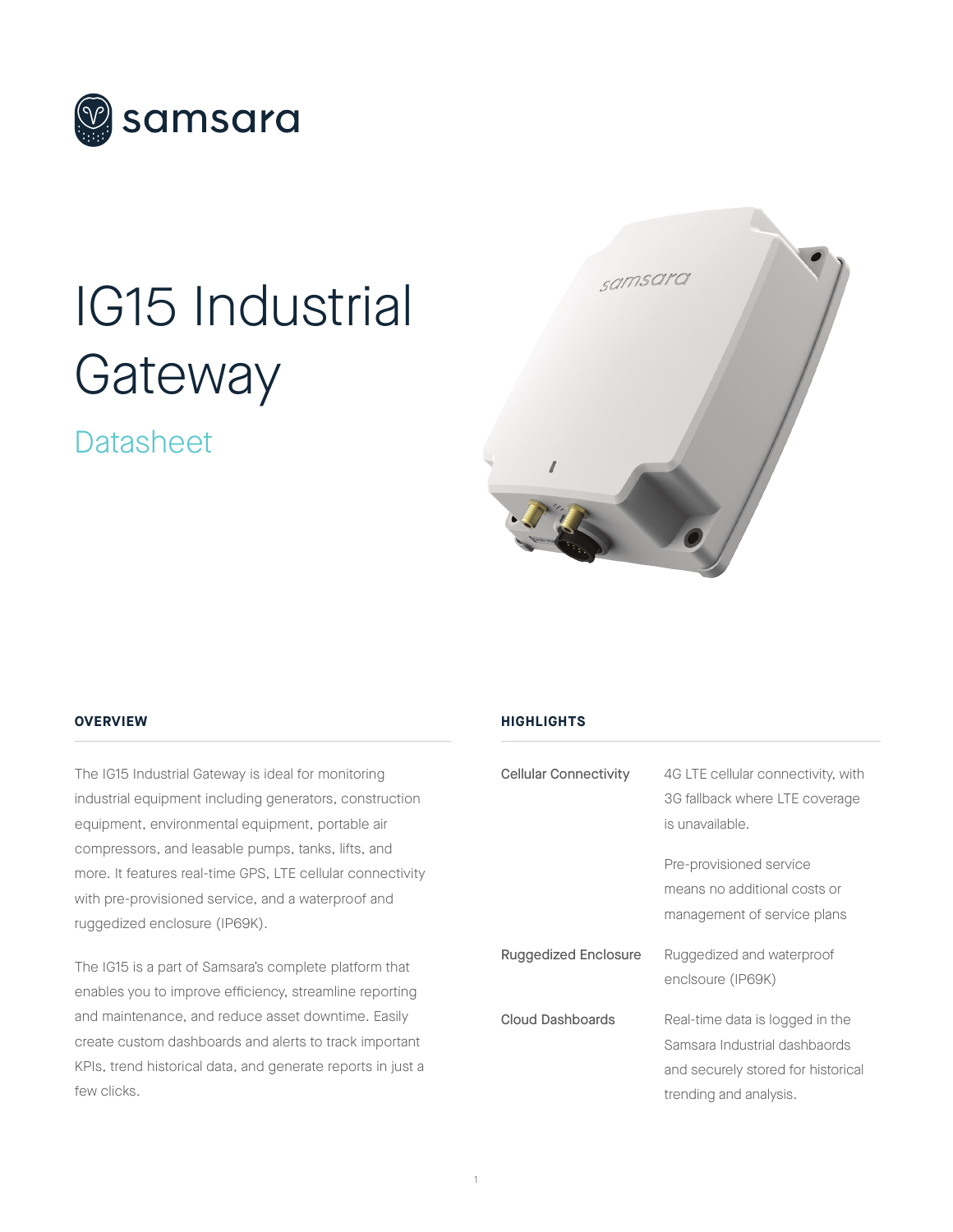### **ENCLOSURE**

| <b>Materials</b>                  | Gateway: UV-stabilized polycarbonate<br>Mounting plate: Powder-coated and corrosion-resistant stainless steel                                                                                                                                |  |
|-----------------------------------|----------------------------------------------------------------------------------------------------------------------------------------------------------------------------------------------------------------------------------------------|--|
| <b>Dimensions</b>                 | $125 \times 155 \times 55.3$ mm ( $4.1 \times 6.0 \times 2.2$ inches)                                                                                                                                                                        |  |
| Weight                            | 700 g                                                                                                                                                                                                                                        |  |
| Mounting                          | Stainless steel powder coated mounting bracket                                                                                                                                                                                               |  |
| <b>ENVIRONMENTAL</b>              |                                                                                                                                                                                                                                              |  |
| <b>Operating Temperature</b>      | $-20^\circ$ to $70^\circ$ C<br>While battery is charging: 0° to 50°C                                                                                                                                                                         |  |
| Ingress protection                | IP69K (Powerful high-temperature water jets)                                                                                                                                                                                                 |  |
| <b>POWER</b>                      |                                                                                                                                                                                                                                              |  |
| <b>External Power Requirement</b> | 12-30 VDC                                                                                                                                                                                                                                    |  |
| Low Power Consumption             | 200 uW (sleep)                                                                                                                                                                                                                               |  |
| Max Power Consumption             | 10 W                                                                                                                                                                                                                                         |  |
| Internal Lithium-Ion Battery      | · 12.5 Ah capacity<br>· Lifespan: From 1 year (2 check-ins/day, no accessory sensors) to 4<br>months (12 check-ins per day, with accessory sensors)<br>· Actual battery life may be affected by extreme cold or cellular signal<br>strength. |  |

### **SHOCK AND VIBRATION**

| <b>Operating Shock</b>     | MIL-STD-810G 514.6 C-1 reference |  |
|----------------------------|----------------------------------|--|
| <b>Operating Vibration</b> | IEC 60068-2-6 & IEC 60068-2-64   |  |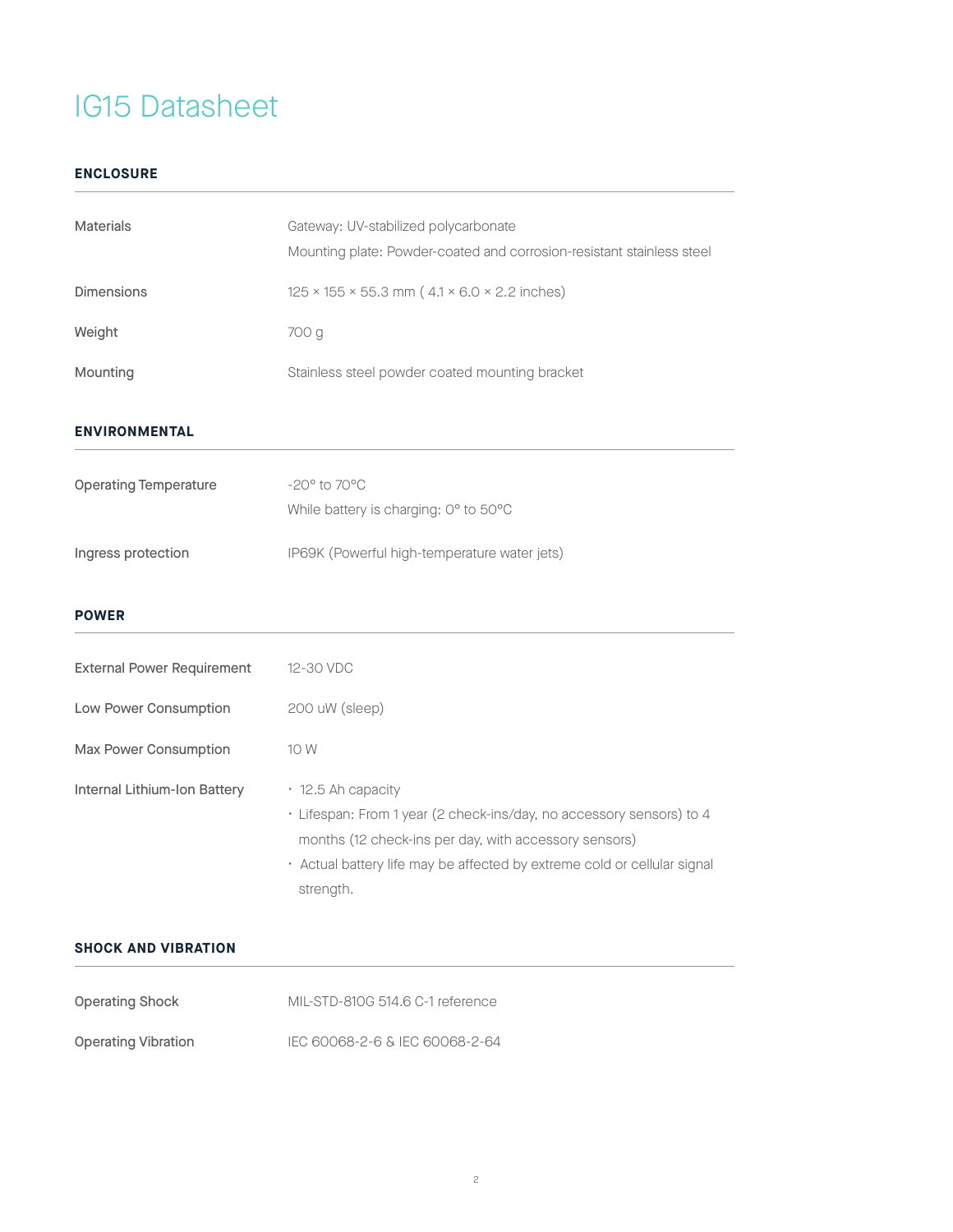### **SAFETY, HAZARDOUS LOCATIONS, & COMPLIANCE**

| Hazardous locations                       | US (UL)<br>· Class I, Division 2, Groups A, B, C, D, Temperature Class T4<br>· Class I, Zone 2, Group IIC                                                                                 |
|-------------------------------------------|-------------------------------------------------------------------------------------------------------------------------------------------------------------------------------------------|
| Safety & hazardous<br>locations standards | • UL 62368-1, CSA C22.2#62638-1 (Safety)<br>· UL 121201, CSA C22.2#213 (Hazardous Locations)<br>For use in hazardous locations, accessory ACC-IG-AHZB must be<br>installed on the device. |
| <b>GPS</b>                                |                                                                                                                                                                                           |
| <b>GPS</b>                                | Advanced positioning system simultaneously reads from multiple<br>independent satellite systems including GPS and GLONASS global<br>navigation satellite systems.                         |
| <b>Antenna Connection</b>                 | 1x SMA - Female<br>External Antenna Required                                                                                                                                              |
| <b>CELLULAR</b>                           |                                                                                                                                                                                           |
| 3G Frequencies                            | WCDMA dual-band: B2/B5                                                                                                                                                                    |
| <b>4G Frequencies</b>                     | LTE quad-band: B2/4/5/12                                                                                                                                                                  |
| Antenna connection                        | 1x SMA - Female<br>External Antenna Required                                                                                                                                              |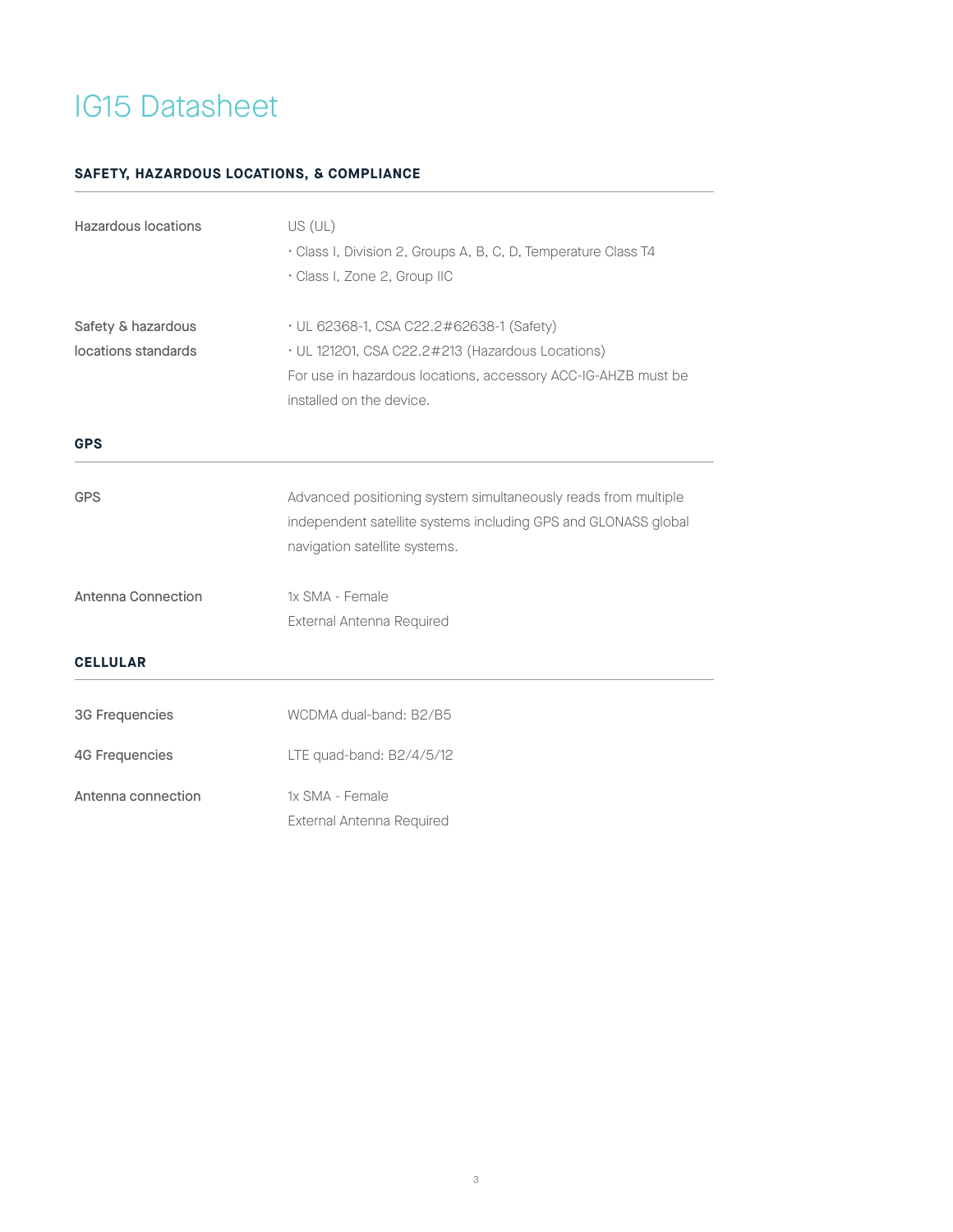| ۰.           |  |
|--------------|--|
| ×<br>I<br>v. |  |

| 500 Kbps                                                                                                               |  |  |
|------------------------------------------------------------------------------------------------------------------------|--|--|
| 250 Kbps                                                                                                               |  |  |
|                                                                                                                        |  |  |
| Requires IG license. License includes industrial cloud software,<br>ongoing firmware updates, maintenance, and support |  |  |
|                                                                                                                        |  |  |
| Provides both Cellular LTE connectivity and GPS. Contact your<br>Samsara representative for additional details.        |  |  |
|                                                                                                                        |  |  |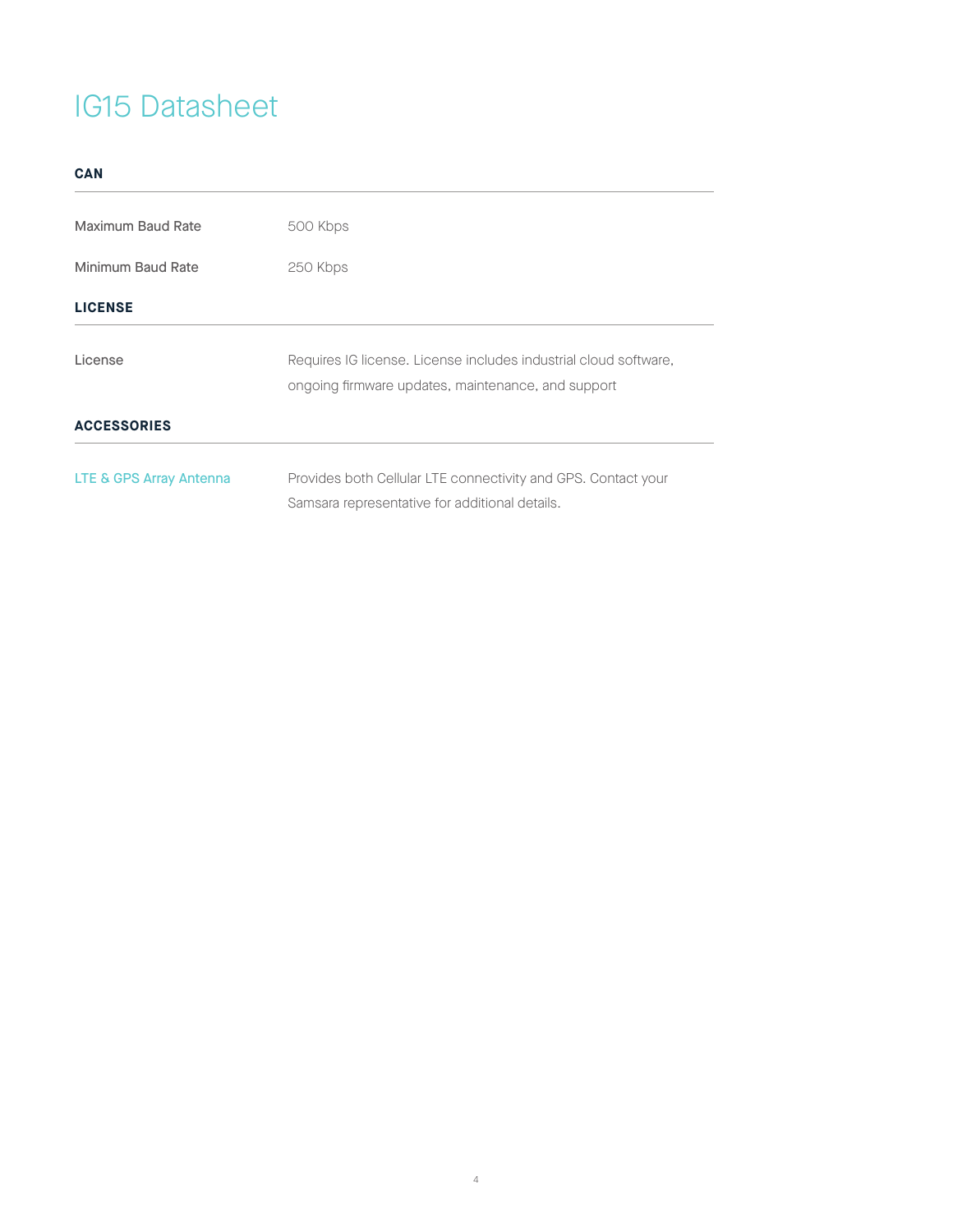#### **FEDERAL COMMUNICATION COMMISSION INTERFERENCE STATEMENT**

This equipment has been tested and found to comply with the limits for a Class B digital device, pursuant to Part 15 of the FCC Rules. These limits are designed to provide reasonable protection against harmful interference in a residential installation. This equipment generates, uses and can radiate radio frequency energy and, if not installed and used in accordance with the instructions, may cause harmful interference to radio communications. However, there is no guarantee that interference will not occur in a particular installation. If this equipment does cause harmful interference to radio or television reception, which can be determined by turning the equipment off and on, the user is encouraged to try to correct the interference by one of the following measures:

- Reorient or relocate the receiving antenna
- Increase the separation between the equipment and receiver
- Connect the equipment into an outlet on a circuit different from that to which the receiver is connected
- Consult the dealer or an experienced radio/TV technician for help

FCC Caution: Any changes or modifications not expressly approved by the party responsible for compliance could void the user's authority to operate this equipment.

This device complies with Part 15 of the FCC Rules. Operation is subject to the following two conditions: (1) This device may not cause harmful interference, and (2) this device must accept any interference received, including interference that may cause undesired operation.

FCC Caution: Any changes or modifications not expressly approved by the party responsible for compliance could void the user's authority to operate this equipment.

#### **IMPORTANT NOTE**

#### FCC Radiation Exposure Statement

This equipment complies with FCC radiation exposure limits set forth for an uncontrolled environment. This equipment should be installed and operated with minimum distance 20cm between the radiator & your body.

This transmitter must not be co-located or operating in conjunction with any other antenna or transmitter.